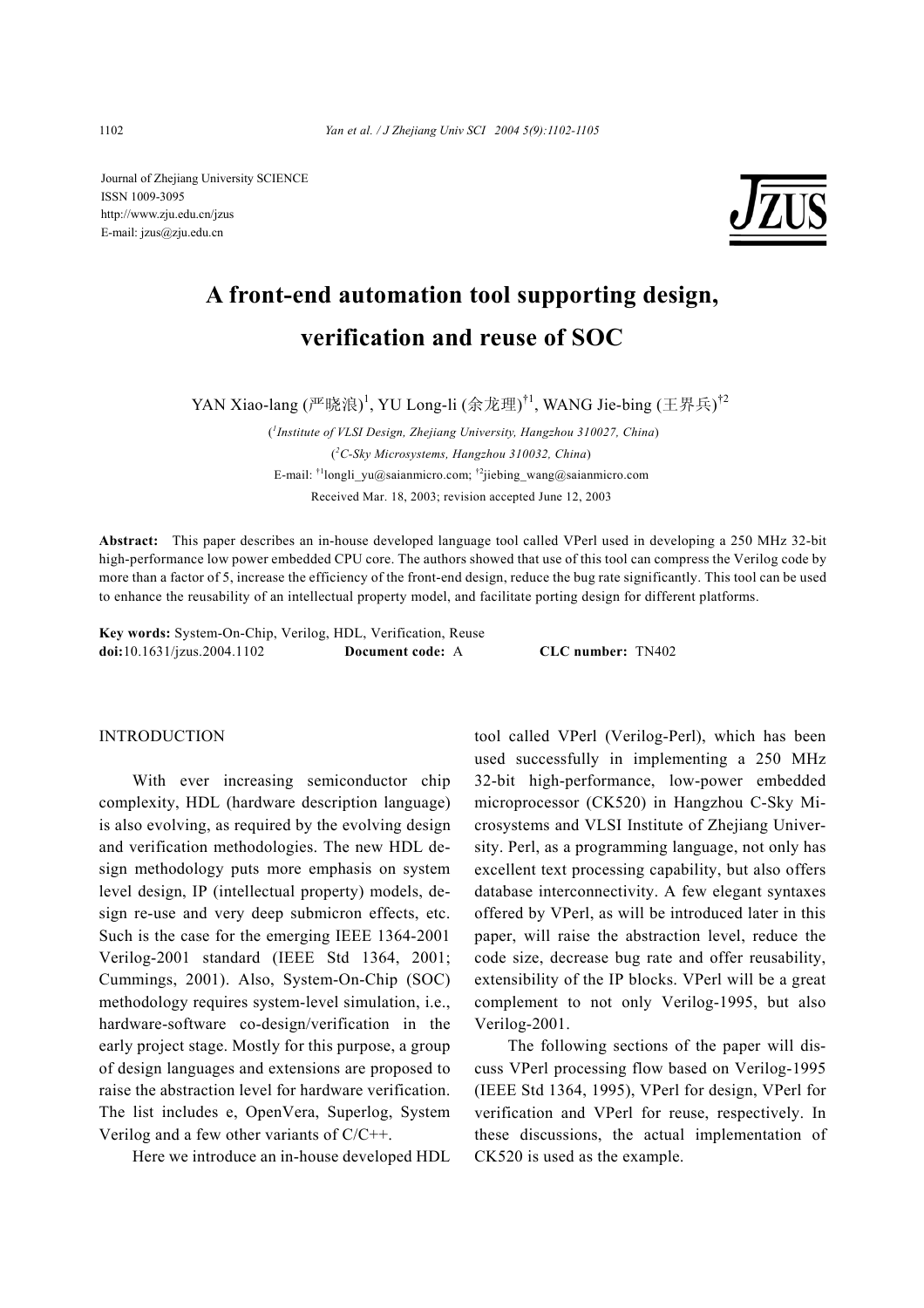# VPERL PROCESSING FLOW

VPerl transforms a Verilog template file called vp file into a Verilog file. A vp file is designed to let designers focus on the logic expressions, and the other parts such as port declaration, sensitive list declaration and register or wire data type declaration are automatically generated by the basic functions of Vperl (Davis and Mudge, 1995).

The transforming process is comprised of three stages: preprocessing, template analysis and HDL generation, as shown in Fig.1. Between these stages, useful data is exchanged with text file or through accessing database. Again, VPerl takes advantage of Perl's strong text processing capacity and rich internet resources.

At the first stage, VPerl template file is preprocessed. Preprocessing removes all the comments, processes Verilog directive keywords (for instance, "ifdef"), and formats the codes so that they can be readily handled at the next stage. Lexical check is also done at this stage. This template file should follow Verilog or VPerl syntax. At the second stage, Verilog lexis in the template file is analyzed, and necessary information is extracted and stored into an embedded database system−Berkeley Database. This information database contains the sources and sinks of an expression, the sensitivity list of a com-



**Fig.1** VPerl processing flow diagram Fig.2 A sample VPerl template file

binational block, etc. At the last stage, VPerl accesses the database and generates Verilog file. All VPerl syntax is substituted by associated Verilog code fragments.

### VPERL FOR DESIGN

The use of VPerl consists of two steps. The first step is to find dependency for each Verilog module, for instance, the fact of A depending on B means B is instantiated in A. The outcome of this step is a makefile. The second step is to invoke VPerl processing engine that will expand a Verilog template file into a Verilog file.

Some basic features of VPerl are listed below.

i) Vperl handles the tedious parts of constructing a Verilog module, such as module declaration, port declaration, data type (register or wire) statements, and sensitive list statement in combinational logic, etc. These features not only reduce coding load, but also reduce bug rate. One example is that VPerl automatically analyzes the port definition through its source-and-sink database, and the designer can easily identify improper coding by looking at the port definition generated by VPerl. A sample template file is shown in Fig.2.

In Fig.2, all clauses starting with ampersand

```
// VPerl template example1 
&module_beg; // mark begin of module 
&declare_ports; // auto-declare ports 
& declare regs; \frac{1}{2} auto-declare register signals
&declare_wires; // auto-declare wire signals 
assign data \text{sel}[1:0] = \text{src} \text{sel} ? \text{src0}[1:0] : \text{src1}[1:0];
&comb_begin; // auto-declare sensitive list 
  data out[7:0] = 8^{\circ}b0;case(data_sel[1:0])
     2'b00: data_out[7:0] = data_in[7:0];
     2'b01: data_out[7:0] = data_in[15:8];
     2'b10: data_out[7:0] = data_in[23:16];
     2'b11: data_out[7:0] = data_in[31:24];
  endcase 
&comb_end; 
&module_end; // mark end of module 
// end of example1
```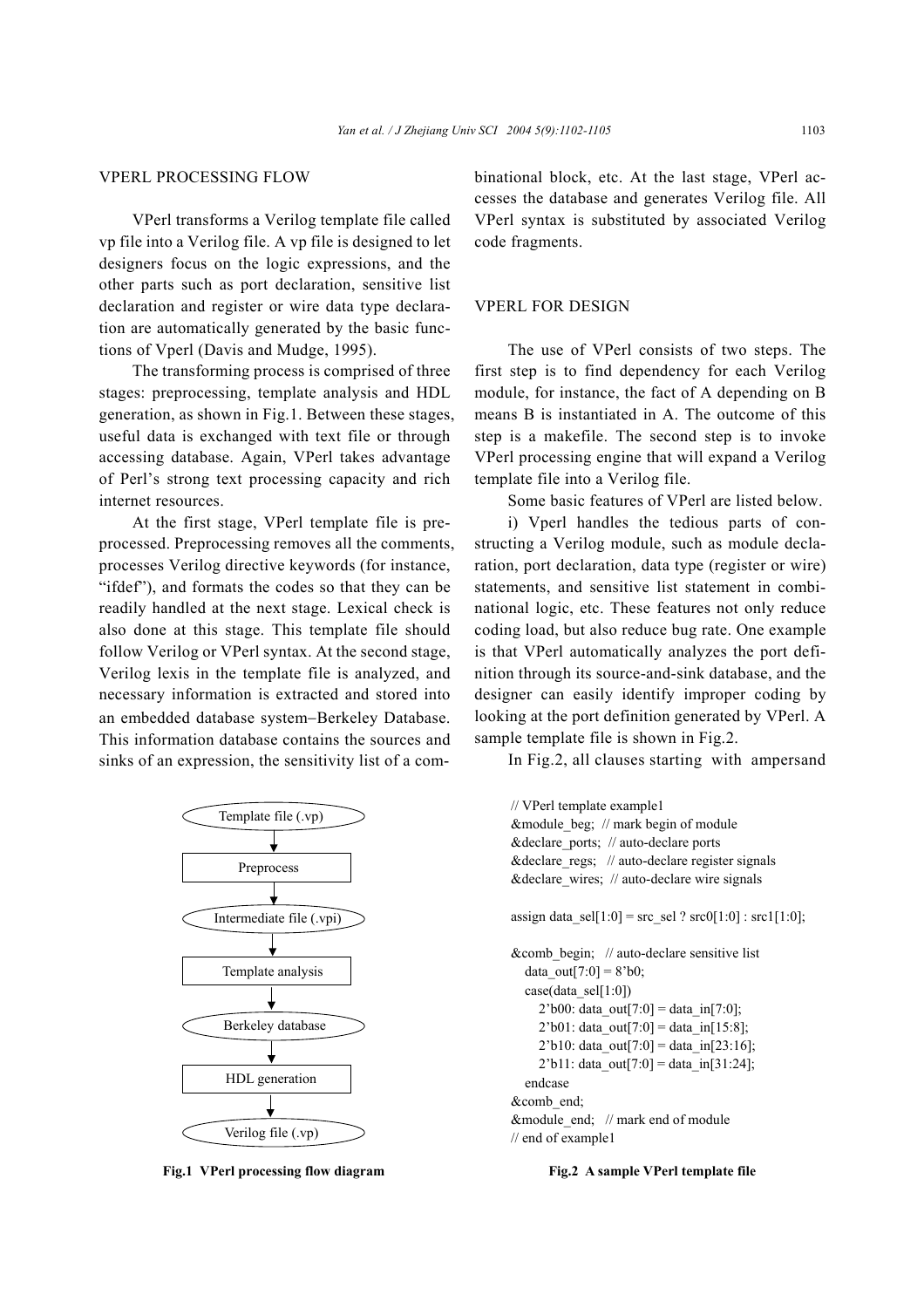are VPerl syntax. VPerl will expand these clauses and generate corresponding Verilog code fragment. Through these clauses, designers will only concentrate on logic expression coding.

ii) VPerl has a powerful feature in instantiating sub-modules. VPerl can search the sub-modules automatically through external environment setting, instantiate them, and connect ports intelligently in the generated Verilog file (Bening *et al.*, 2001). An example is shown in Fig.3.

iii) VPerl provides an API interface to call other stand-alone programs. This greatly increases reusability of a Verilog Design−making HDL design more object-oriented. More details are covered in the section VPERL FOR DESIGN REUSE*.* It is worth mentioning that VPerl has integrated eperl, embedded Perl, which has been found rather useful. Fig.4 shows a piece of code that is included in our pad module.

VPerl will then instantiate the pad\_cell 32 times, significantly reduce the duplicative work and avoid cut-and-paste errors.

Code compression ratio has been studied in CK520 project. We have seen 2 to 12 fold compression among different Verilog modules. More than 5 fold compression ratio can be achieved.

// VPerl template example2 // top-level module of CPU core

| &module begin;                                       |
|------------------------------------------------------|
| & declare ports; // auto-declare ports               |
| & declare regs; // auto-declare register signals     |
| & declare wires; // auto-declare wire signals        |
| &instance("ifu"); // instantiate instruction         |
| fetch unit                                           |
| $\&$ instance("decode"); // instantiate instruction  |
| decode unit                                          |
| $\&$ instance("execute"); // instantiate instruction |
| exec unit                                            |
| $\&$ instance("data"); // instantiate data memory    |
| access unit                                          |
| $\&$ instance("wb"); // instantiate write back unit  |
| &module end;                                         |

```
Fig.3 An example showing instantiation feature of VPerl
```

```
... 
\langle \cdotfor(\sin=0; \sin<32; \sin++) {
 print "pad_cell i_gsb_$i (\infty";
 print " .PAD (i_cpu_gsb[$i]),\n";
 print " \cdot C (pad biu gsb[$i]) \n";
 print "); \ln";
} 
:> 
...
```
**Fig.4 Eperl support from Vperl** 

### VPERL FOR VERIFICATION

VPerl provides a syntax:

&assert\_error("… verilog expression…");

This will generate assertion-based error checking if enclosed Verilog expression is evaluated to be true (Bening and Foster, 2001), and directly help verification to find bugs during simulation run-time.

Another rather useful syntax is:

&assert one hot error("...sel[x:o]...");

This is very useful for a high-performance design where one-hot state machine is constantly used.

Although only two syntaxes are listed here, VPerl leaves the door open for integrating more error checks.

#### VPERL FOR DESIGN REUSE

Reuse is a prominent issue in the design of SOC (Keating and Bricaud, 2002). One important feature in VPerl is that it supports an API interface to call other stand-alone programs. By using this feature, objects can be created in the design with its characteristics and ports configured as needed, which is similar to creating an object in C++. We have employed a configurable synchronous FIFO generator script in CK520 project. A designer can call this script directly in the VPerl template file, and specify the depth, width, and flags they wish to have for the FIFO. Thus, the FIFO object is essentially reused throughout CK520 design.

The authors have overcome another challenge